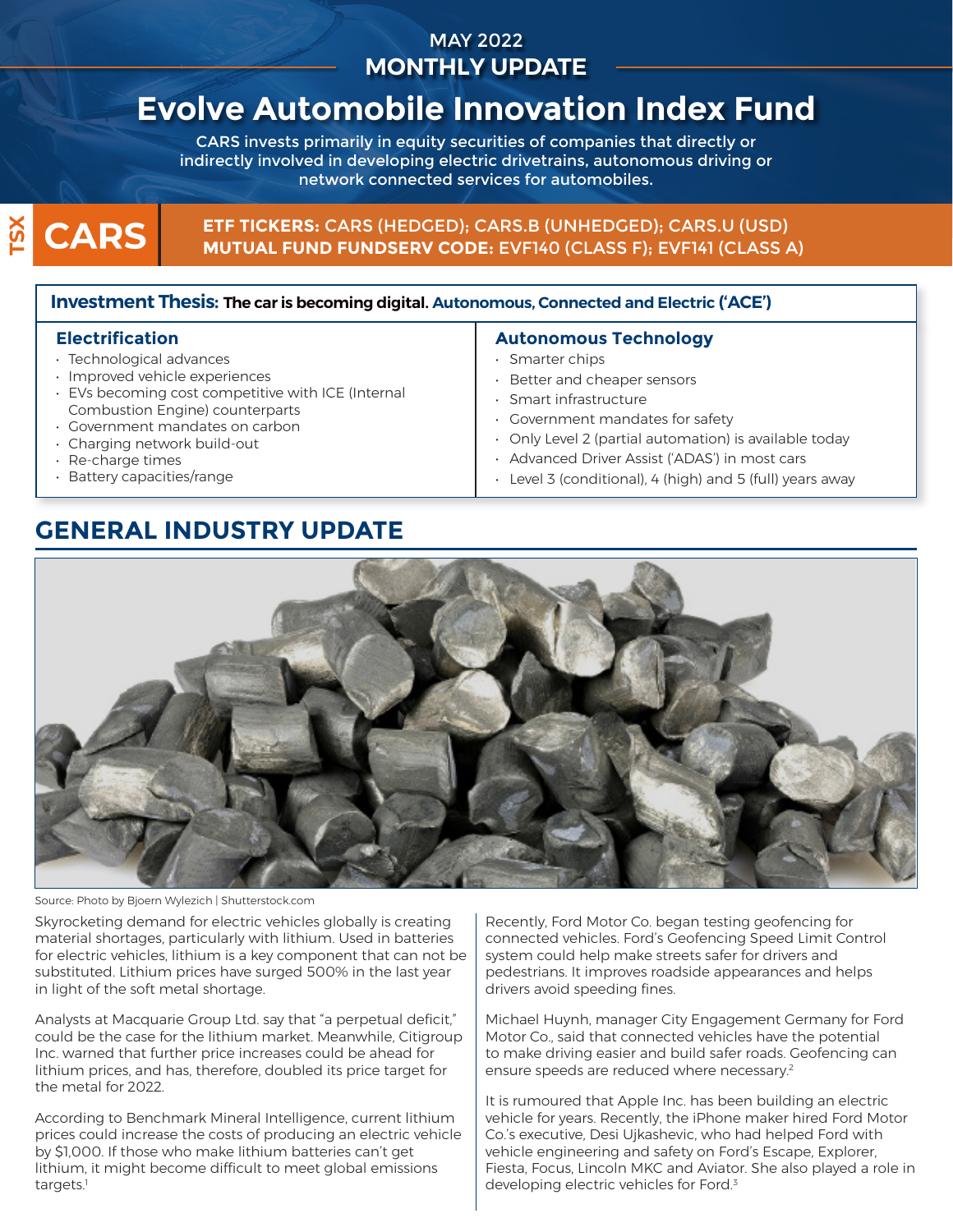# **COMPANY SPECIFIC UPDATES**





Source: Kirsten Korosec Source: Tesla

### Rivian Automotive Inc.

Rivian Automotive Inc., held by the fund, is an electric pick-up truck and sports utility vehicle maker. The company recently announced that it is ramping up production of electric vehicles and is on track to deliver 25,000 vehicles this year. The company has built 5,000 electric vehicles since production started in September, and has delivered 1,227 vehicles to customers in the first quarter.

Rivian is also making strong strides to increase manufacturing capacity. It has received \$1.5 billion in state and local incentives to build it's second five-billion-dollar factory in Georgia. This factory is expected to be in operation in 2024.

Furthermore, the company is also making electric delivery vans for Amazon.com Inc, it's second largest shareholder.<sup>4</sup>

### Tesla Inc.

Tesla Inc., an electric vehicle maker with global reach, which is held by the fund, said that the firm's Chinese operations are having logistical issues. The company's factory in Shanghai was shut down for three weeks in April due to lockdowns in order to curb the spread of COVID-19. Tesla only shipped 1,512 vehicles from Shanghai in April.<sup>5</sup>

Tesla's competitors are making bold claims. Speaking to CNBC's "Squawk Box Europe" at the World Economic Forum, Herbert Diess, chairman of the board at Volkswagen, said that the German auto manufacturer could be overtaking Tesla when it comes to electric vehicle sales by 2025.<sup>6</sup>



Evolve ETFs Scotia Plaza, 40 King Street West, Suite 3404, Toronto ON M5H3Y2 The world is evolving.<br>The world is evolving.<br>ur investments should too.